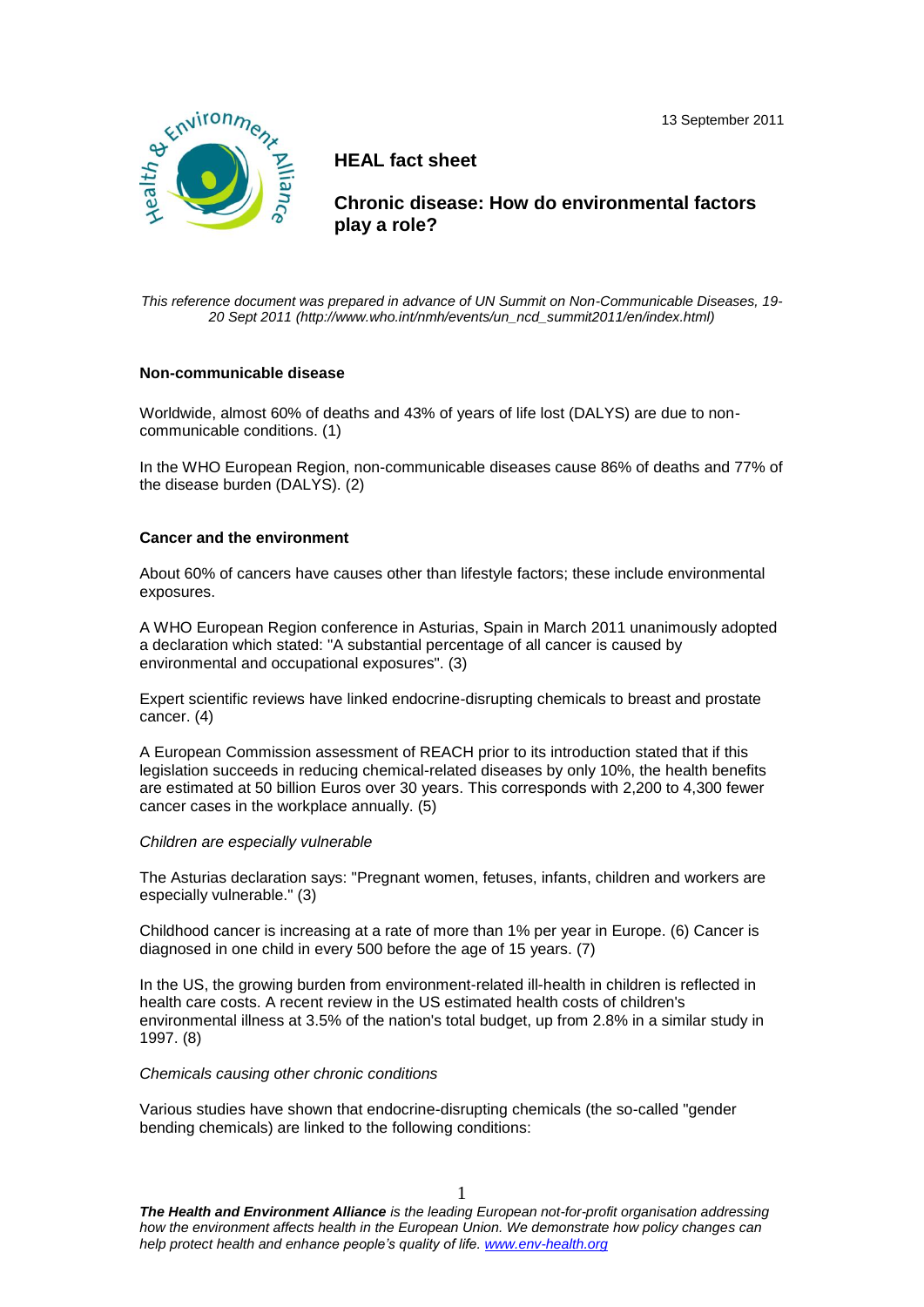Male and female reproduction, breast development and cancer, prostate cancer, neuroendocrinology, thyroid, metabolism and obesity, and cardiovascular endocrinology. (4)

"Environmental epigenomics" suggests that chronic conditions in children and adults may be associated with pre-natal and early post-natal exposure to environmental contaminants. The theory is supported by human epidemiological studies which provide evidence that prenatal and early postnatal environmental factors influence the subsequent risk of developing various chronic diseases, such as cancer, cardiovascular disease, diabetes, or obesity. (9)

#### **Respiratory disease and the environment**

An estimated 450,000 people in the EU die prematurely each year as a direct result of exposure to air pollutants. (10)

During summer heat waves, air pollution increases and older people and those suffering from respiratory problems suffer more. (11)

Premature deaths associated with air pollution have been estimated at the equivalent of 1.5- 4% of EU Gross Domestic Product. (12)

One in every five children are suffering from a chronic respiratory condition or allergy. (13)

In the UK, one in every seven children aged 2-15 years have asthma symptoms requiring treatment. (14)

#### **Noise and heart disease**

Traffic noise is the second biggest environmental problem affecting health after air pollution in EU countries and Norway. (15)

Noise from rail and road transport is linked to 50,000 fatal heart attacks every year in Europe and 200,000 cases of cardio-vascular disease. As many as one in 55 heart attacks may be caused by exposure to traffic noise. (16)

Recent studies have also linked noise pollution to a significant increase in stroke risk. A Danish study showed that for every 10 decibel increase in noise, the risk of stroke risk increased by 14%. (17)

#### **Health co-benefits of climate mitigation policy**

A proportion of chronic disease can be prevented as a "by product" or "co-benefit" of climate mitigation policy.

For example, if the EU were to move promptly from the current 20% target on greenhouse gas emissions reduction to a 30% target for climate change, the public health benefits in terms of reduced respiratory and heart disease (associated with improved outdoor air quality) could reach 30.5 billion Euro per year in 2020. (18)

Transport policy aimed at reducing carbon emissions (by encouraging more walking and cycling, restriction of car travel, lower-carbon-emission motor vehicles) could prevent a substantial proportion of the following chronic diseases: cardio-vascular, diabetes, breast and colon cancer, dementia and depression. (19)

*The Health and Environment Alliance is the leading European not-for-profit organisation addressing how the environment affects health in the European Union. We demonstrate how policy changes can help protect health and enhance people's quality of life. www.env-health.org*